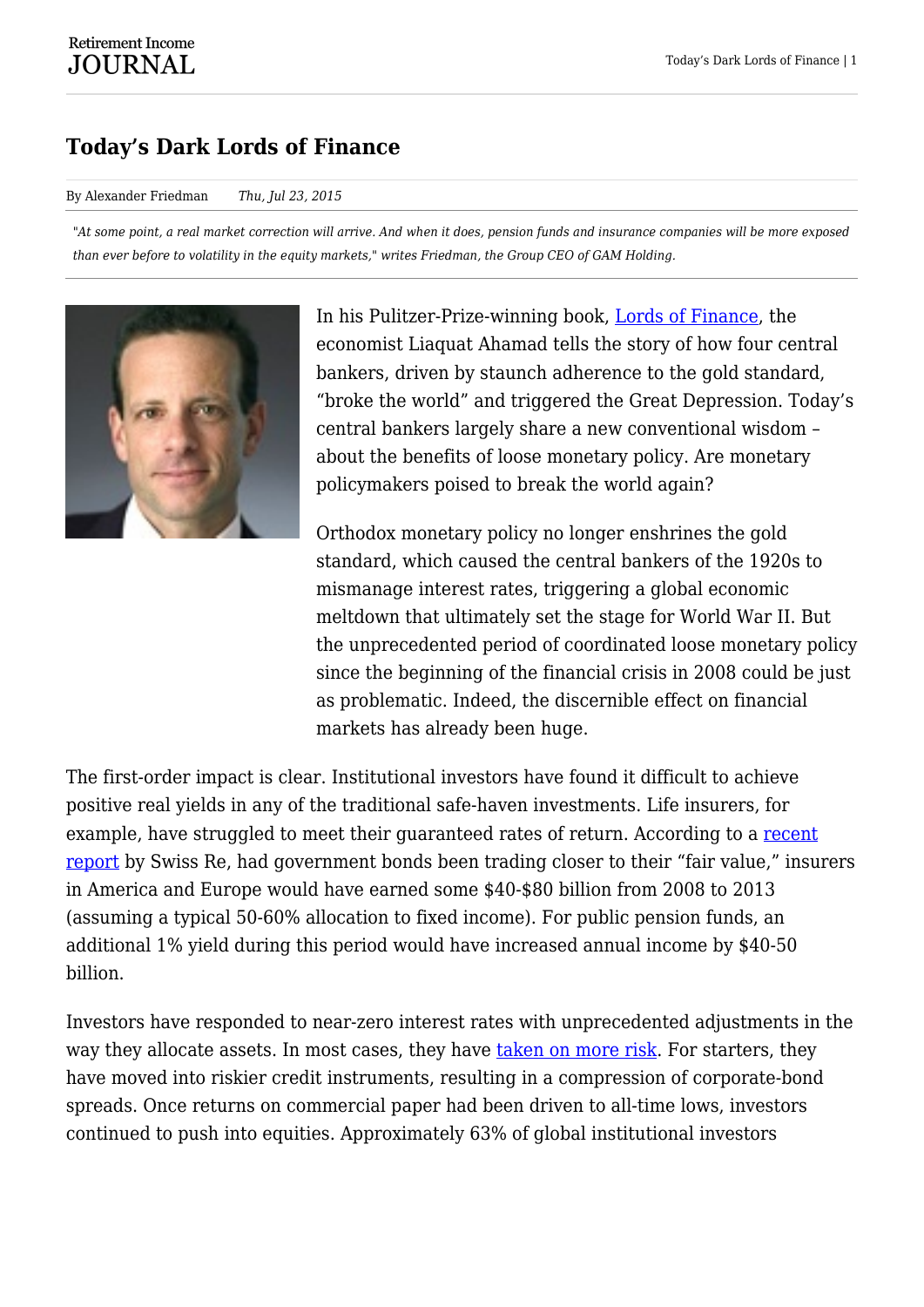increased allocations in developed-market equities in the six months prior to April 2015, according to data from a recent [State Street survey](http://newsroom.statestreet.com/press-release/corporate/pressure-perform-state-street-global-advisors-research-finds-contradictions-) - even though some 60% of them expect a market correction of 10-20%.

Even the world's most conservative investors have taken on unprecedented risk. Japan's public pension funds, which include the world's largest, have dumped local bonds at record rates. In addition to boosting investments in foreign stocks and bonds, they have now raised their holdings of domestic stocks for the fifth consecutive quarter.

These allocation decisions are understandable, given the paltry yields available in fixedincome investments, but the resulting second-order impact could ultimately prove devastating.

The equity bull market is now six years old. Even after the market volatility following the crisis in Greece and the Chinese stock market's plunge, valuations appear to be high. The S&P 500 has surpassed pre-2008 levels, with companies' shares trading at 18 times their earnings.

As long as the tailwinds of global quantitative easing, cheap oil, and further institutional inflows keep blowing, equities could continue to rally. But at some point, a real market correction will arrive. And when it does, pension funds and insurance companies will be more exposed than ever before to volatility in the equity markets.

This overexposure comes at a time when demographic trends are working against pension funds. In Germany, for example, where 20% of the population is older than 65, the number of working-age adults will shrink from about 50 million today to as few as 34 million by 2060. Among emerging markets, rapidly rising life expectancy and plunging fertility are likely to double the share of China's over-60 population by 2050 – adding roughly a halfbillion people who require support in their unproductive years.

If the combined effect of steep losses in equity markets and rising dependency ratios cause pension funds to struggle to meet their obligations, it will be up to governments to provide safety nets – if they can. Government debt as a percentage of global GDP has increased at an annual rate of 9.3% since 2007.

In Europe, for example, Greece is not the only country drowning in debt. In 2014, debt levels throughout the eurozone continued to climb, reaching nearly 92% of GDP – the highest since the single currency's introduction in 1999. If pensions and governments both prove unable to provide for the elderly, countries across the continent could experience